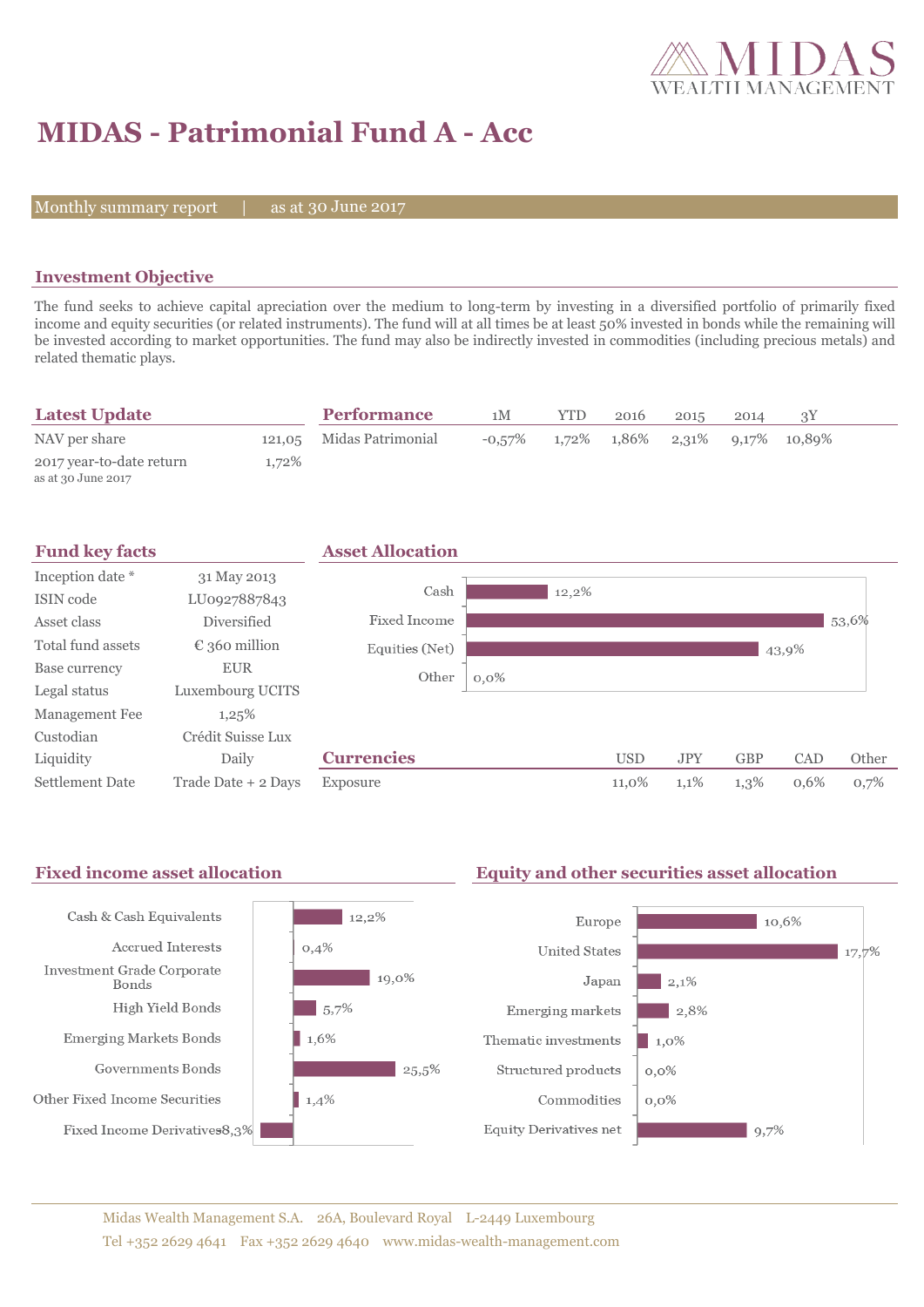

# **MIDAS - Patrimonial Fund A - Acc**

Monthly summary report | as at 30 June 2017

| Top 10 fixed income holdings                   | <b>YTM</b> | Rating     | Weight  | <b>Fixed income rating breakdown</b> |
|------------------------------------------------|------------|------------|---------|--------------------------------------|
| SPANISH GOV'T: SPGB 0 3/4 07/30/21             | $0.0\%$    | $BBB+$     | 6,3%    |                                      |
| DEUTSCHLAND REP : DBR o 08/15/26               | 0,4%       | AAA        | 5,4%    | 10,3%<br>AAA                         |
| BTPS: BTPS 0.35 11/01/21                       | $0.6\%$    | <b>BBB</b> | 3,6%    | AA<br>5,9%                           |
| FRANCE O.A.T.: FRTR 0 1/2 05/25/25             | 0,4%       | AA         | 3,1%    | А<br>0.6%                            |
| BTPS: BTPS 0.05 10/15/19                       | 0,1%       | <b>BBB</b> | $3,0\%$ | <b>BBB</b><br>48,4%                  |
| PORTUGUESE OT'S : PGB $4 \frac{3}{4}$ 06/14/19 | 0,1%       | <b>NR</b>  | $3,0\%$ | <b>BB</b><br>9,9%                    |
| BOLLORE SA: BOLFP 2 01/25/22                   | 1,6%       | <b>NR</b>  | 1,7%    | B<br>6,8%                            |
| PRYSMIAN SPA: PRYIM 2 1/2 04/11/22             | 1,3%       | <b>NR</b>  | $1,5\%$ | CCC<br>0,6%                          |
| CNP ASSURANCES : CNPFP 17/8 10/20/22           | 1,0%       | $BBB+$     | 1,4%    |                                      |
| ATF NETHERLANDS : ALATPF 1 1/2 07/15/:         | 1,8%       | <b>BBB</b> | 1,4%    | <b>NR</b><br>17,6%                   |

| Top 10 equity holdings           | Sector                        | Weight | <b>Equity sector breakdown</b> |                     |
|----------------------------------|-------------------------------|--------|--------------------------------|---------------------|
| <b>BANK OF AMERICA CORP</b>      | Financials                    | 0,7%   | <b>Consumer Discretionary</b>  | 11,3%               |
| <b>ING GROEP NV-CVA</b>          | Financials                    | 0,7%   | Consumer Staples               | $9,1\%$             |
| <b>JPMORGAN CHASE &amp; CO</b>   | Financials                    | 0,7%   | Energy                         | 8,8%                |
| <b>ALPHABET INC-CLA</b>          | <b>Information Technology</b> | 0,6%   | Financials                     | 18,0%               |
| <b>ALTICE NV - A</b>             | <b>Consumer Discretionary</b> | 0,6%   | Health Care                    | 14,4%               |
| <b>CHECK POINT SOFTWARE TECH</b> | <b>Information Technology</b> | 0,6%   | <b>Information Technology</b>  | 17,5%               |
| <b>RAYTHEON COMPANY</b>          | Industrials                   | 0,6%   | Industrials                    | 10,2%               |
| <b>JOHNSON &amp; JOHNSON</b>     | Health Care                   | 0,6%   | Materials<br>Telecommunication | 1,5,6%<br>2,1%      |
| <b>PROCTER &amp; GAMBLE</b>      | <b>Consumer Staples</b>       | 0,6%   | Utilities                      | $1,3\%$             |
| PFIZER INC                       | <b>Health Care</b>            | 0,6%   | Real Estate                    | $\blacksquare$ 1,8% |

### **Top 5 funds and other holdings**

| Nordea Stable Emerging Markets Equity | 2,6% |
|---------------------------------------|------|
| Amundi ETF TOPIX                      | 2,1% |
| MM Convertible Europe                 | 1,4% |